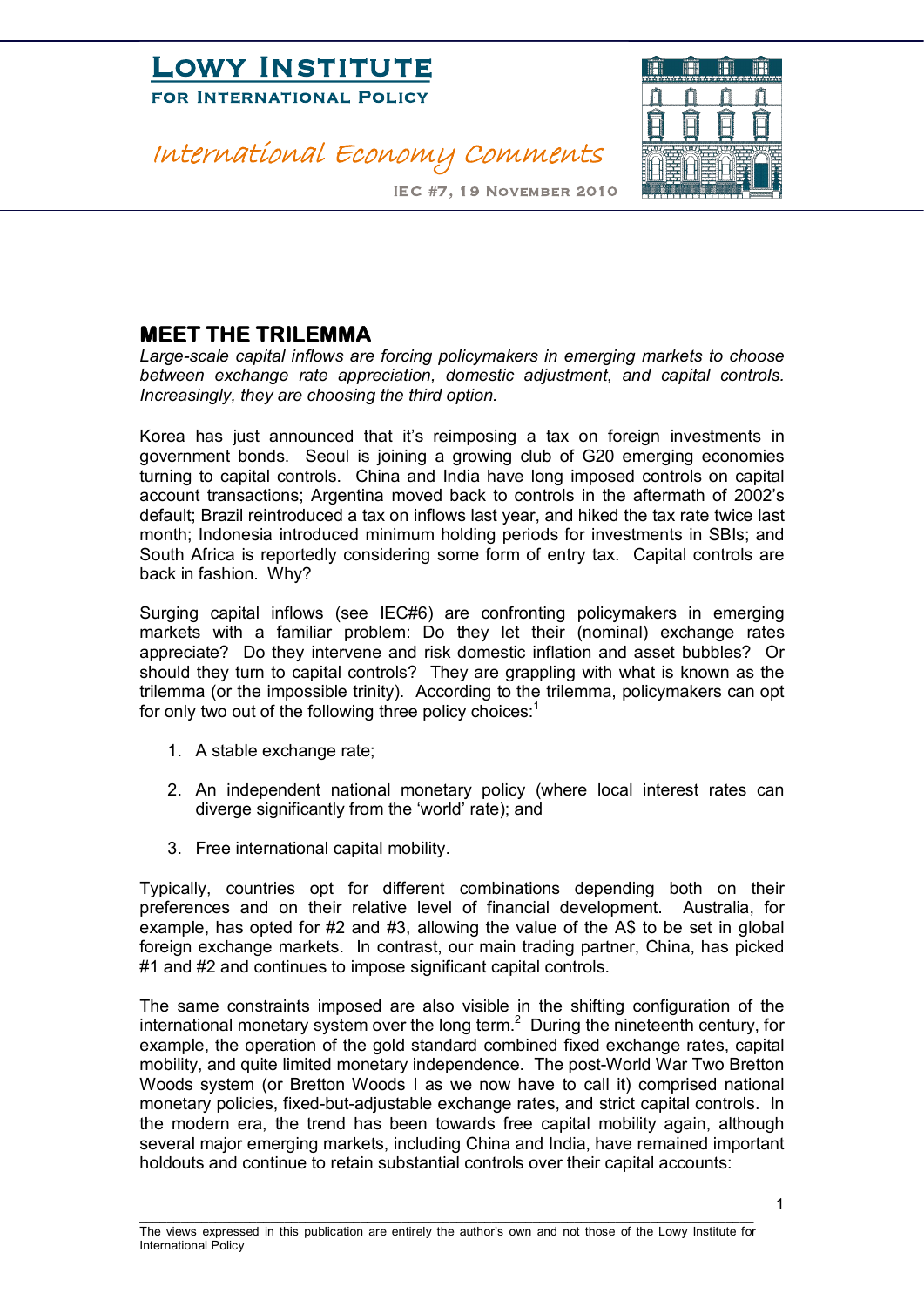# **LOWI INSTITUTE**<br>FOR INTERNATIONAL POLICY FOR INTERNATIONAL POLICE



IEC #7, 19 November 2010



International Economy Comments

Source: Figure 3.2 in International Monetary Fund (IMF), *World Economic Outlook: Globalization and external imbalances*. (2005)

The trilemma is biting again thanks to a combination of strong capital inflows, low global interest rates (plus quantitative easing) and fast-growing emerging economies, which together have produced significant upward pressure on exchange rates across a range of emerging markets:

#### Countries experiencing significant upward exchange rate pressure



Source: World Bank, DEC Prospects Group.

Source: World Bank Development Prospects Group, *Weekly global economic brief: 11 November*. (2010)

\_\_\_\_\_\_\_\_\_\_\_\_\_\_\_\_\_\_\_\_\_\_\_\_\_\_\_\_\_\_\_\_\_\_\_\_\_\_\_\_\_\_\_\_\_\_\_\_\_\_\_\_\_\_\_\_\_\_\_\_\_\_\_\_\_\_\_\_\_\_\_\_\_\_\_\_\_\_\_\_\_\_\_\_\_\_\_\_\_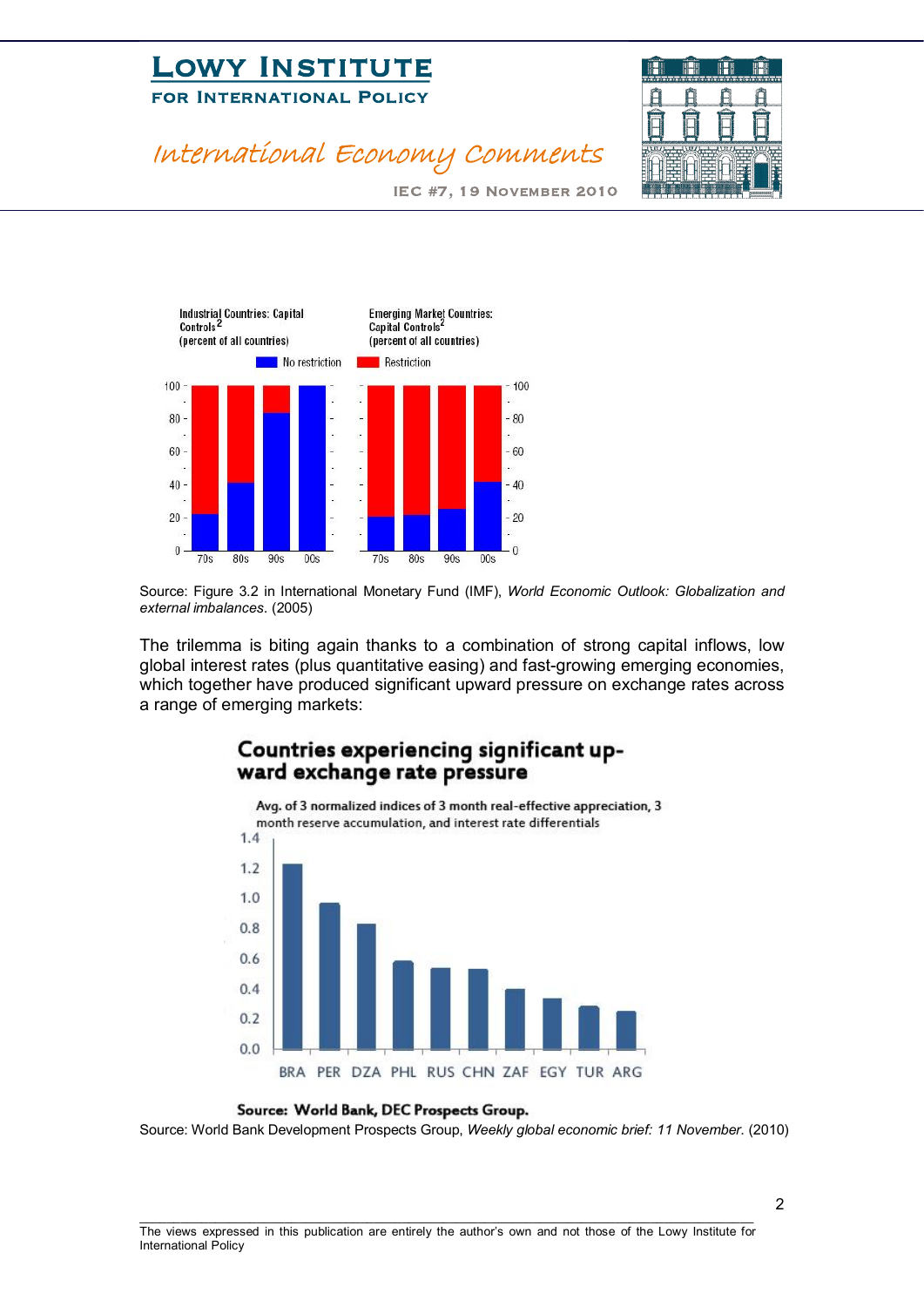# **LOWI INSTITUTE**<br>FOR INTERNATIONAL POLICY FOR INTERNATIONAL POLICE

International Economy Comments



IEC #7, 19 November 2010

The problem for emerging markets policymakers is that pretty much all of the choices currently on offer come with drawbacks:

- Letting the nominal exchange rate appreciate raises fears of lost international competitiveness, particularly in economies keen on pursuing strategies of export-led growth. This is, of course, even more the case when other countries with similar export structures are intervening heavily to prevent *their* exchange rates appreciating. Moreover, under current circumstances there is also a very real risk of major currency overshooting and the IMF has already warned that real exchange rates in some emerging markets (particularly in Latin America) are starting to look overvalued; $3$
- Non-sterilised foreign exchange intervention can stem the upward pressure on the exchange rate, but only at the cost of swelling domestic liquidity, and so risking inflationary pressures and asset bubbles. Sterilised intervention, on the other hand, is typically assumed to be less effective, and will tend to sustain the interest rate differentials that help encourage inflows in the first place;
- Fiscal tightening would help take some of the pressure off monetary policy, although there is some risk that the perceived increase in creditworthiness that results will encourage further inflows;
- Targeted capital controls on inflows can also help, although the evidence suggests that they become progressively leakier over time so if current developments reflect a long-term portfolio adjustment, they might offer only temporary relief.<sup>4</sup> Moreover, capital controls used to be viewed as 'bad policy' by bodies such as the IMF, and so their adoption tended to bring with it a certain stigma for the user – although this last feature is now changing.

In practice, countries have responded with a combination of most of these options, with the exact mix varying significantly across economies. So, for example, while some countries like Brazil and South Africa have allowed large upward movements in their currencies, others like China have relied much more heavily on intervention.

Perhaps the most striking development to date, however, is the big change in the orthodoxy on capital controls, which have now been rehabilitated as a standard part of the policymakers' tool kit. In particular, the IMF, which in the past used to be a vocal critic, now endorses them as one of a set of appropriate policy responses to large capital inflows.<sup>5</sup> This change says some interesting things about the world economy at present. To a large extent, the new orthodoxy presumably reflects the current macro-economic conjuncture as well as lessons learned from the GFC and other recent economic developments. But it might also indicate recognition of the changing balance of economic and hence political power in the world. With new and